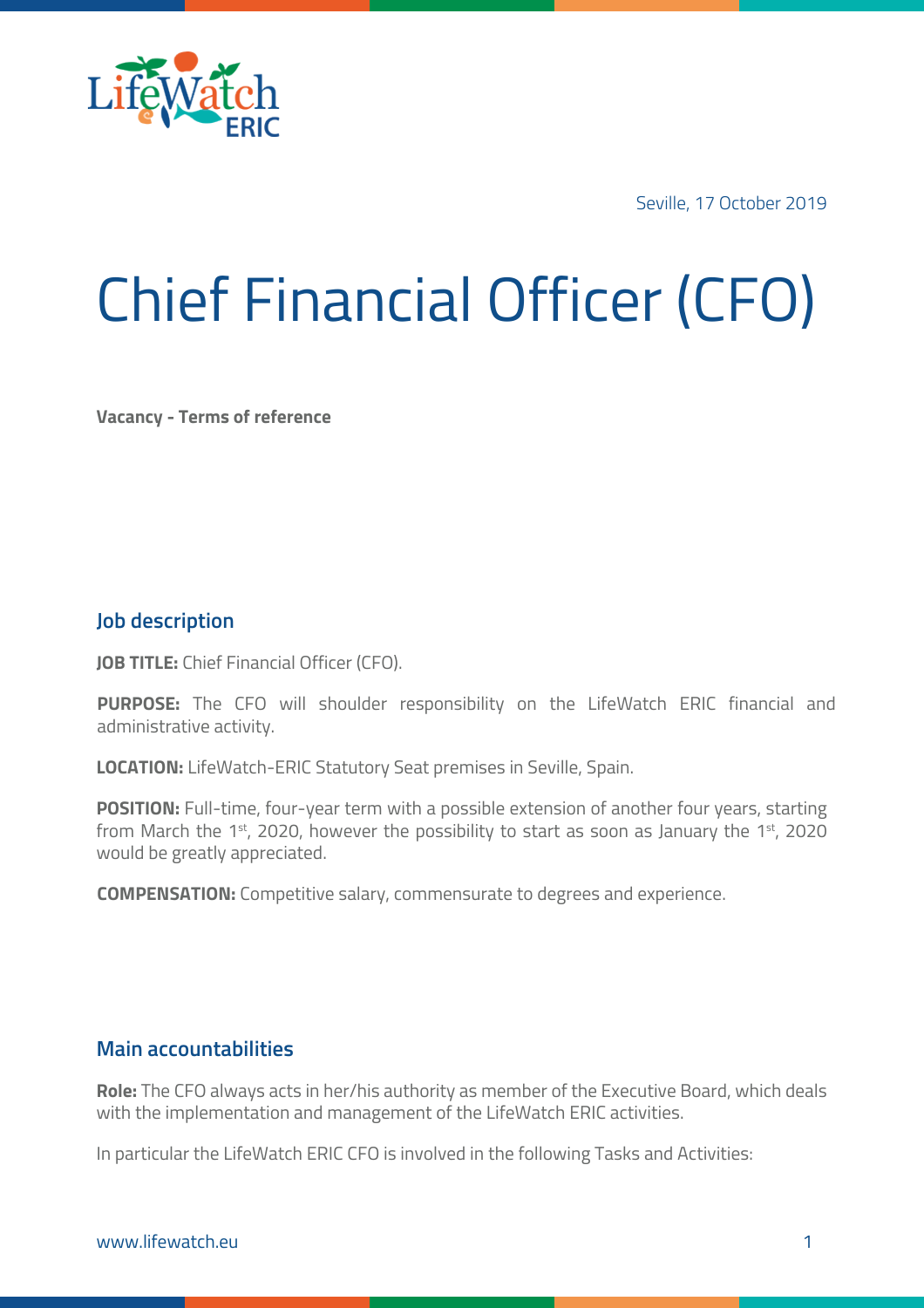

- § Preparation of Financial Statements: (a) Prepares monthly financial reports. S/he will maintain dutifully organized records of all financial activities of LifeWatch ERIC and compile a budget up-date at the end of each month, as well as annually, and/or upon request. The reports will typically detail the inflows and outflows of cash, as well as other assets (for example, in-kind contribution resources). (b) Bears responsibility for keeping all the documentation that supports the figures contained in the report, such as invoices and receipts, for auditing purposes; (c) Certifies that: (i) the financial management of the common facilities is ensured, (ii) the 15% minimum in cash contribution of the members is transferred to to the bank account of LW ERIC and (iii) members which decide to allocate part or all of their in-kind contributions to their Distributed LifeWatch Centres, as long as the financial management of the Common Facilities is ensured, they have paid their 15 % minimum in cash contribution, which is transferred to the bank account of LifeWatch ERIC.
- § Accounts Management: (a) Keeps true and accurate accounts of all income and expenditure, is in charge of supervising the reception of money relating to the accounts receivables of the organization, such as membership fees, project grants, service payment, etc.; (b) Shoulders responsibility on paying the organization's liabilities such as supplier's services, insurance premiums, and other accounts payables; (c) Attends to the financial administration needs of LifeWatch ERIC projects, such as EU H2020 grants.
- § Management of LifeWatch ERIC suppliers and sub-contractors: As a small structure, LifeWatch ERIC has a number of administrative tasks performed by external suppliers and subcontracts, such as legal advice and accounting. The CFO manages these subcontractors and ensures that they are deployed in the most efficient manner in support of LifeWatch ERIC.
- § Procurement and Tendering: Is responsible for respecting the procurement and tendering policies of LifeWatch ERIC. S/he is in charge of preparing the procurement documents for interfacing with external suppliers to produce service requests. The CFO produces then after procurement documents, and approves procurement requests and cash disbursements and reflect all the company transactions in a cash-flow statement, which s/he regularly reconciles to keep track of the money.
- Budgeting: The CFO prepares the annual budget of LW ERIC, in close collaboration with the Executive Board, after s/he receives recommendations from the Financial Committee and the final approval of the General Assembly of LifeWatch ERIC, which may include details such as allocation of Human Resources time, based on the agreed requirements of the organization.
- § Auditing: (a) Establishes internal controls, including internal audits, to enhance the effective and efficient use of the resources; (b) Has the accounts of LW ERIC examined every year by auditors appointed by the General Assembly and their written report circulated to all members accompanied by comments of CEO and by any of the members of the Executive Board.
- Other administrative responsibilities: (a) Supports the preparation and oversee the execution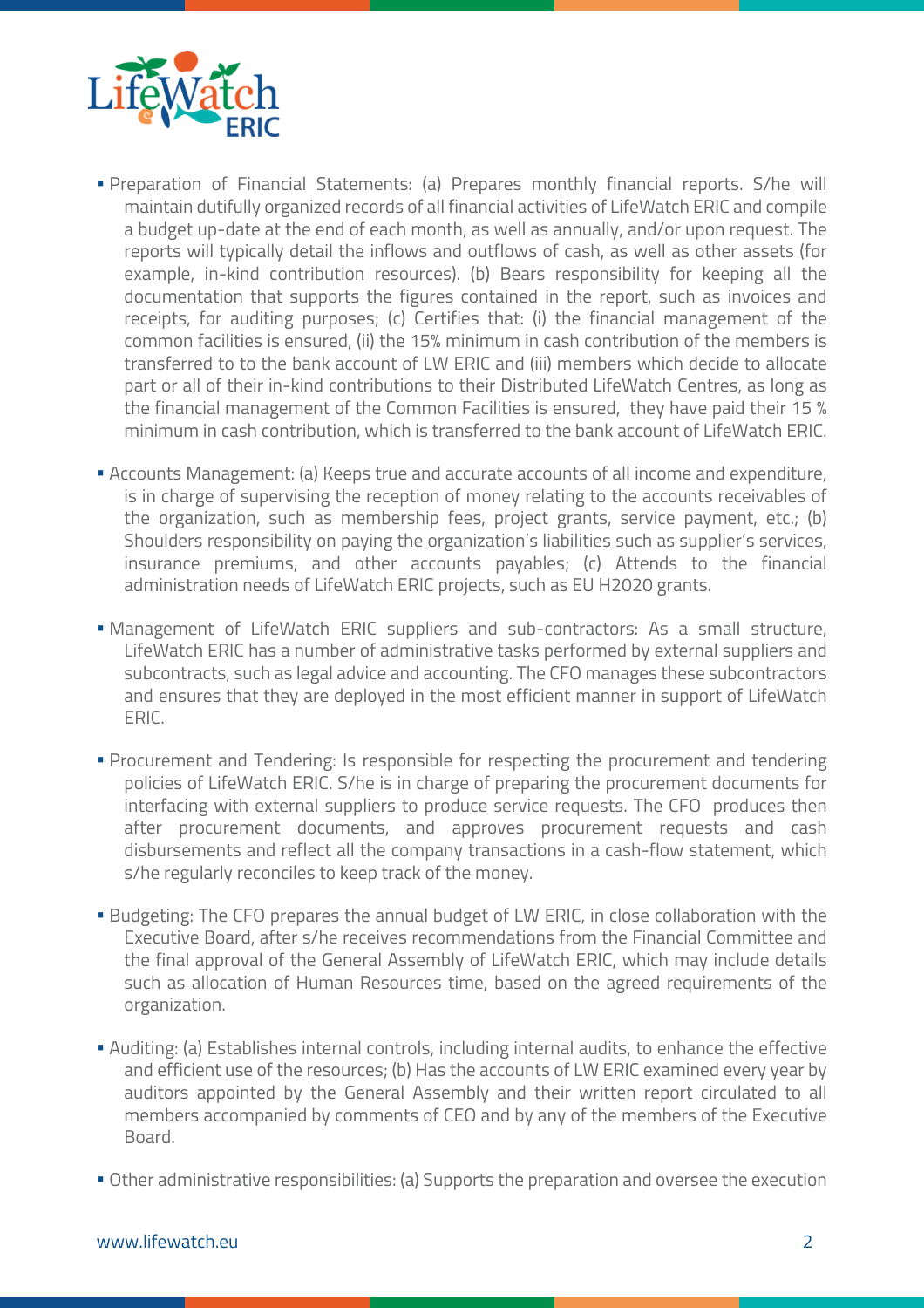

of contracts, both financially and administration aspects, and in liaison with other LifeWatch ERIC Officers, LifeWatch Members, the EC and other funding agencies, suppliers, clients, among others; (b) Is responsible on the finances and related administrative procedures, so that they are compliant to the EU ERIC regulations; (c) Contributes to the definition of the financial space of LifeWatch ERIC and collects related socio-economic data and other Key Performance Indicators (KPIs) from the EMBRC partners, towards carrying SWOT analysis of LifeWatch ERIC at regular time intervals and in collaboration with the other Officers and Bodies; (c) Based on her/his experience on public sector administration practices, s/he acts as a liaison between the common facilities and distributed centers of the ERIC on such issues.

## **The ideal candidate should meet the following requirements**

- 1. Minimum qualification: Graduation from a European University or equivalent experience;
- 2. Minimum five-year experience in similar position;
- 3. Excellent knowledge of written and spoken English;
- 4. Proven expert practice of private-sector, not-for-profit financial administration, for business accountability;
- 5. Proven expert practice of public Sector accounting systems and related financial regulations;
- 6. Experience in preparing budget, and reporting on expenses;
- 7. Excellent presentation and reporting skills, in writing and verbally;
- 8. Ability to deal responsibly with general administrative tasks;
- 9. IT skills: Command of MS Office package; familiar in working on web platforms dedicated to financial and administrative purposes;
- 10. Understanding of structure, functioning and regulation of the European Research Infrastructure Consortia (ERICs);
- 11. Knowledge of EU projects financial administration and reporting needs;
- 12. Paralegal skills;

#### www.lifewatch.eu 3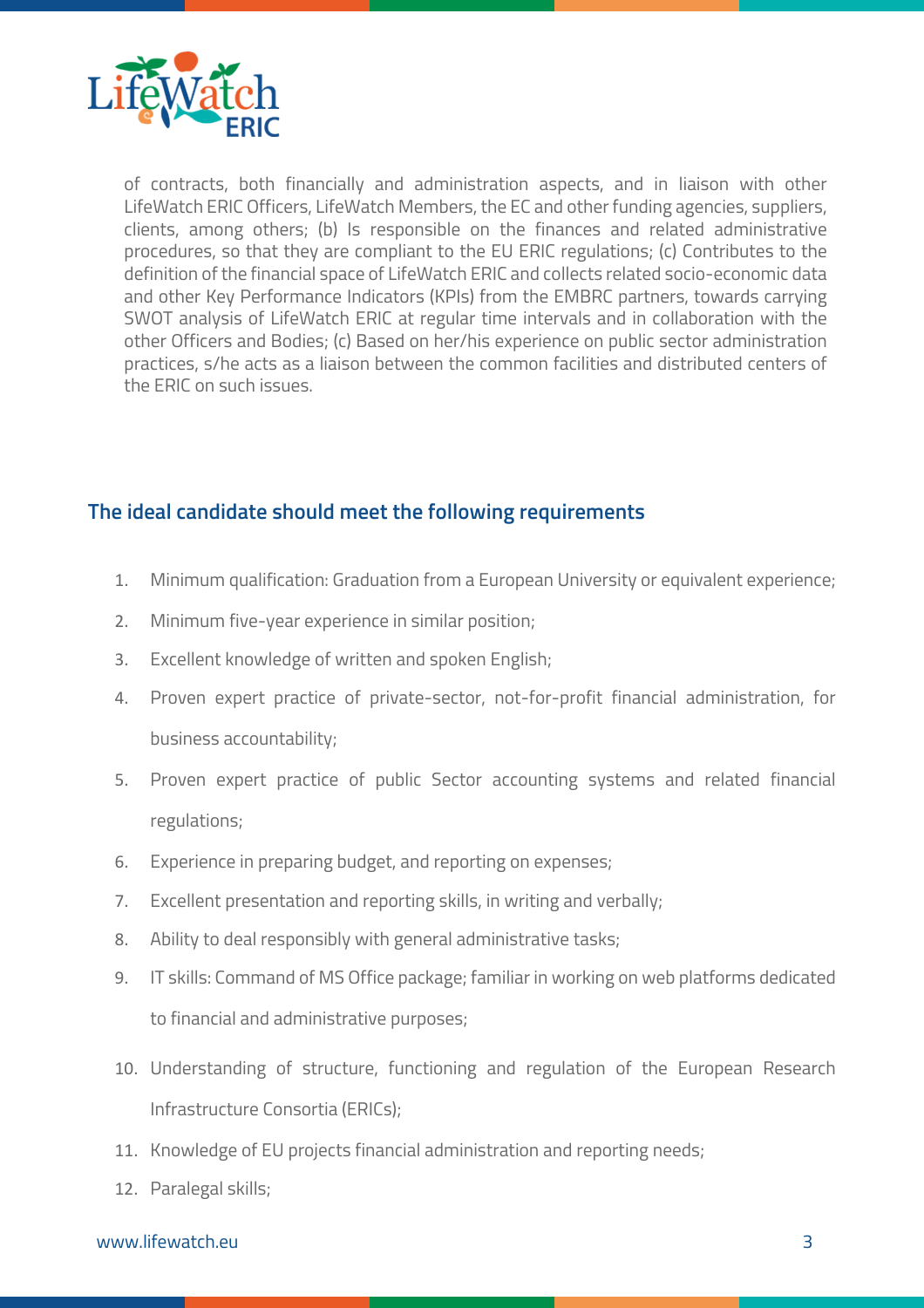

- 13. Cost-benefit analytical skills;
- 14. Quality system management (ISO 9001 or other business standards);
- 15. Data analysis skills for analytical reports;
- 16. Accountable and working transparently, and in close interaction with colleagues;
- 17. Good social skills and ability to function in a small dedicated team;
- 18. Excellent organizational skills;
- 19. Able to produce clear and high-quality output;
- 20. Able to work towards precise objectives under specific time constraints;
- 21. High-standard work ethics;
- 22. Willingness to cover some general administrative tasks to support the team's needs;
- 23. Willingness to work overtime, which may be required to meet project deadlines;
- 24. Willingness for national and international travelling, which may be required for the purpose of meeting with project partners, stakeholders, etc.

# **The vacancy is subject to the following procedure**

- § A single PDF document, in English, containing: (a) A short application letter explaining your interest in this position and how you could contribute; (b) A Curriculum Vitae (EUROPASS format, 6 pages at most); (c) An annex with all the sources (e.g. lists of: diplomas, dissertations, certifications, publications, events attended, etc.) that address as many of the above requirements as possible, should be submitted to the Chair of the LifeWatch ERIC General Assembly gert.verreet@ewi.vlaanderen.be and cc-ed to the CEO ceo@lifewatch.eu<sup>1</sup> and rest of Common Facilities Directors (cforecruitment@lifewatch.eu).
- Closing date for receipt of applications: December 1<sup>st</sup>, 2019.
- § Short-listed candidates will be contacted directly by the LifeWatch ERIC Chair of the General Assembly as Chair of the Recruitment Committee.
- § Candidates may be called for an interview with the LifeWatch ERIC Chief Executive Officer, Chief Technology Officer and the other members of the Recruitment Committee, as well as other experts on the purpose of the position.